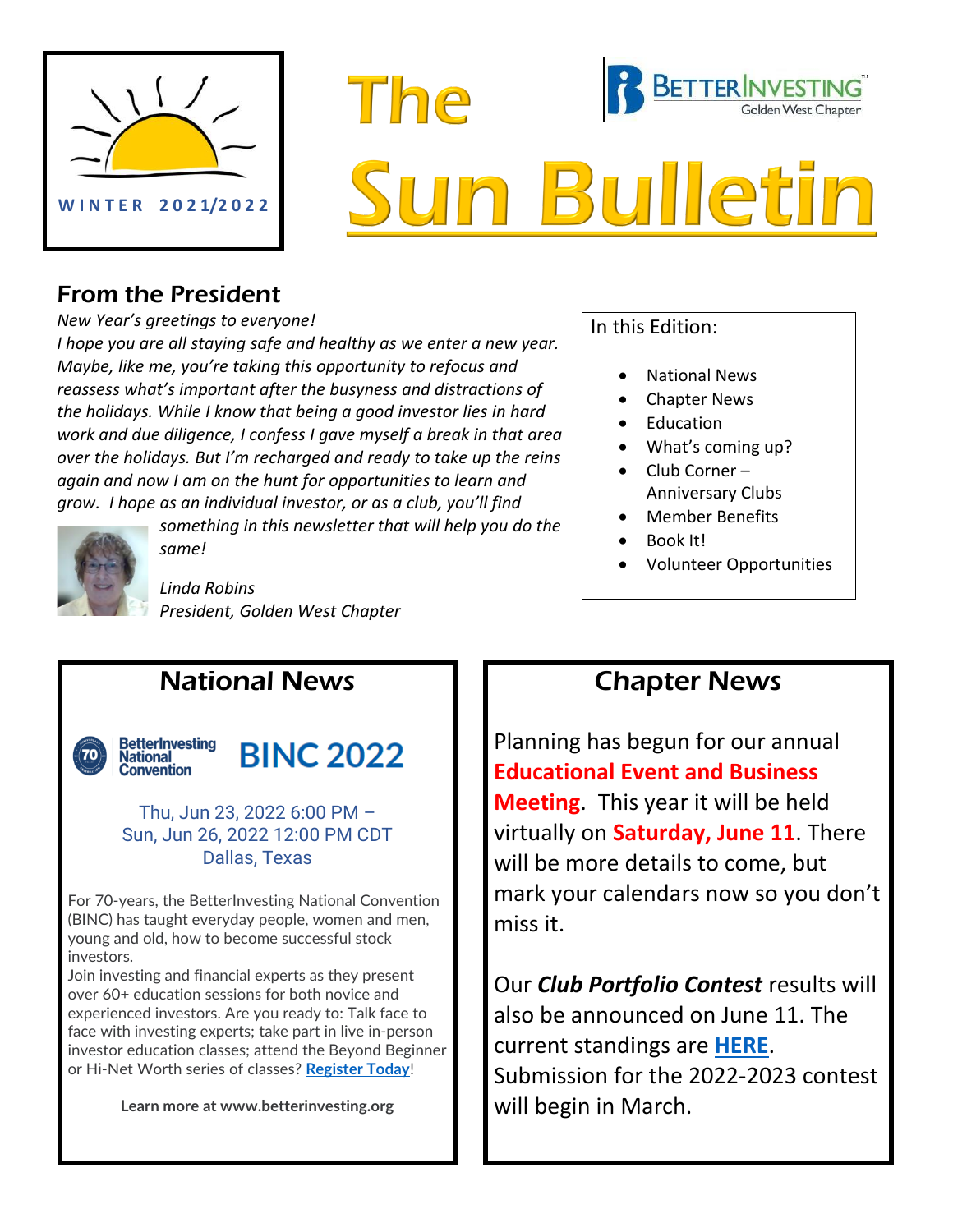*"Financial peace isn't the acquisition of stuff. It's learning to live on less than you make, so you can give money back and have money to invest. You can't win until you do this."* — Dave Ramsey

# **Core vs. Non-core: Education** The 80/20 rule

As BetterInvesting members we're taught to invest in high quality growth companies companies that grow their sales and earnings over time. The faster the growth and the more consistent the growth, the better, and the more they will conform to the BI mantra up, straight, and parallel on the SSG. This is a pretty good definition of a core holding.

BetterInvesting teaches us to have our portfolios made up of at least 80% core holdings and look to hold these for the long term. If we want to dabble in non-core stocks BetterInvesting recommends that we limit these to 20% of our portfolios. Non-core would include companies with very short or no history as publicly traded companies (therefore limited P/E history for evaluating on the SSG), cyclical companies, lower quality stocks by SSG standards, turnaround situations, ETFs and mutual funds. Cash would also be considered non-core.

Non-core investments will probably be riskier and more speculative than high quality growth stocks and we may plan to hold these for a shorter time. Of course, if we invest in the riskier and more speculative there's the potential for greater returns, and also the potential for greater losses. This 80% rule for high quality growth stocks is a good guideline for our portfolios. Paying attention to it will also help make our portfolios higher quality. It can be fun to take a little more risk sometimes but it also pays to stick to the basics of what BetterInvesting teaches us. And besides, there's nothing wrong with investing 100% in high quality growth stocks.

*Some of this info is from a Ticker Talk presentation by Ken Kavula on June 24, 2021*. *With thanks to the LAMS Chapter of BetterInvesting.*

#### Listen Up! May 2020 BetterInvesting Magazine Cover Story

If you haven't already discovered the advantages of listening to money-related podcasts, maybe now is the time to start. In the May 2020 edition of BI Magazine, experts and BI members share their favorite financial broadcasts. This article will give you a small taste of what's available in the world of podcasts, and may encourage you to do some exploring on your own. You're bound to find something that interests you and motivates you to learn more. All BI Magazine issues are available on the BI website. Check out this one **HERE**.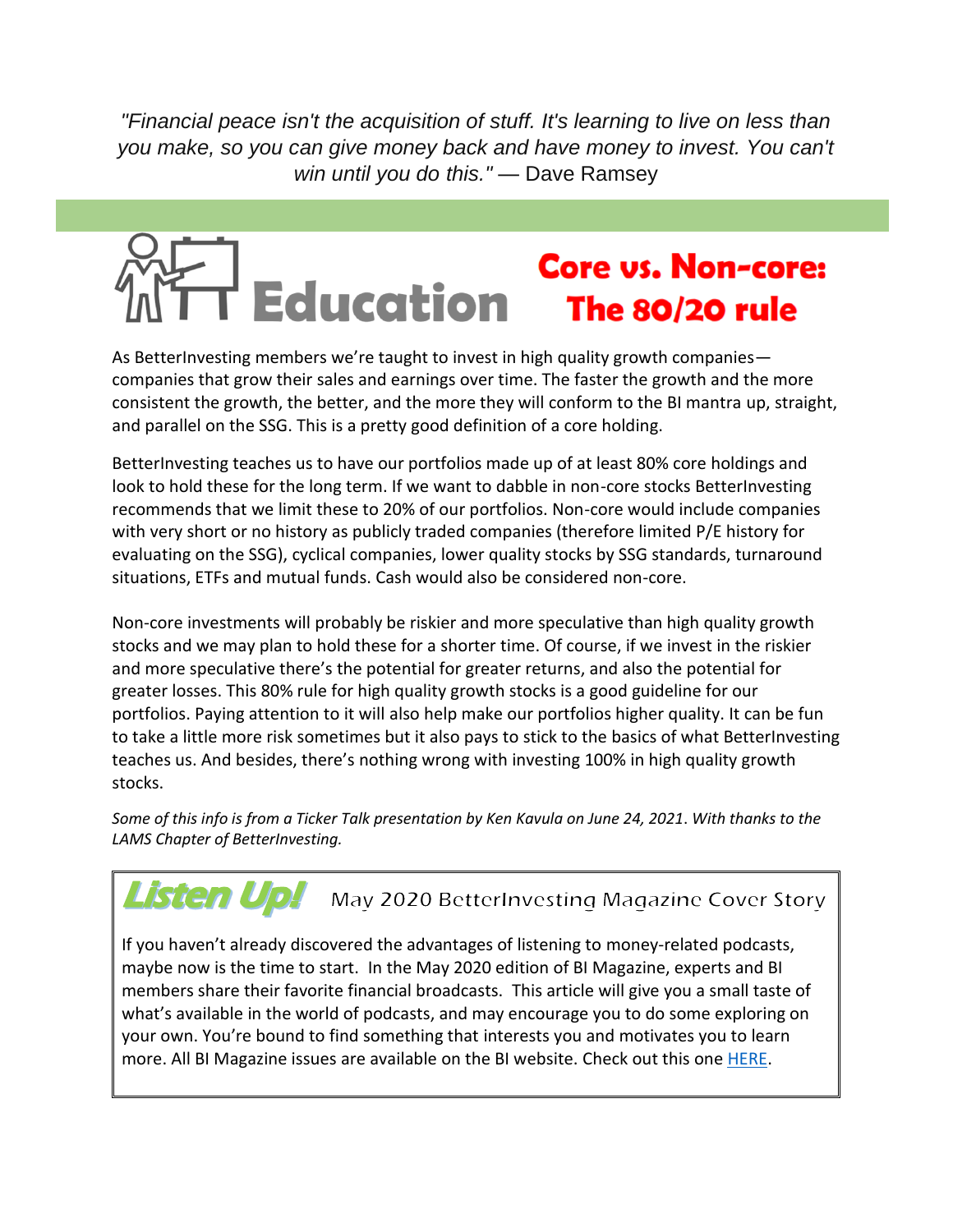

# MARK YOUR CALENDARS!

|                |                     |                                                     | For more info        |
|----------------|---------------------|-----------------------------------------------------|----------------------|
| February 4     | <b>First Friday</b> | Stop by this casual gathering of fellow investors   |                      |
|                | "Happy Hour"        | and chapter directors. We will start off with a     | and to Register      |
| $5:30-6:30$ pm |                     | discussion of Portfolio Management and SSG          | click HERE.          |
|                |                     | Stock Review, then open to your questions.          |                      |
| February 5     | Orange County       | <b>Education: Morningstar Financials; Portfolio</b> | <b>Register HERE</b> |
|                | Model Investment    | Review; Q4 APPL, FFIN; Small Company Stock          |                      |
| $9 - 11:15$ am | Club                | Study.                                              |                      |
| February 10    | Golden West         | Interested in volunteering or just want to see      | Register HERE        |
|                | Chapter Board of    | what we do? Visit our monthly board meeting.        |                      |
| 3-4:30 pm      | Directors meeting   |                                                     |                      |
|                |                     |                                                     |                      |
| February 10    | StockUp             | Topic: Insurance Company Financials 101             | Register HERE        |
|                |                     |                                                     |                      |
| 5:30-6:45 pm   |                     |                                                     |                      |
| February 12    | SoCal Model         | Education will cover basic BetterInvesting          | <b>Register HERE</b> |
| $10:30$ am-    | Investment Club     | principles.                                         |                      |
| 12:30 pm       |                     |                                                     |                      |
|                | <b>Ticker Talk</b>  | Investing education in bite-size pieces is          | Register HERE        |
| February 24    |                     |                                                     |                      |
|                |                     | offered at every TickerTalk session to help you     |                      |
| 5:30-630 pm    |                     | become a successful investor.                       |                      |

# Club Corner

Need an interesting **Education Program** at your investment club meeting? We're here to help! Golden West Chapter has many programs to share with you on most popular investing topics and tools. To arrange either a virtual or in-person presentation to your club, contact us at [contact@goldenwest.betterinvesting.net](mailto:contact@goldenwest.betterinvesting.net)

These clubs are celebrating significant anniversaries in 2022. We congratulate them!

### 25 Years

WWMM Investment Club Alpha Women Investment Club Lagniappe Investment Club Fountain Valley Ladies IC Women's Investment Club Gelt Gals Investment Club Premiere Investment Club Front Runners Stock Club Silver Talents 20/20 Investment Club

35 Years Dartboard Divas Investment Club

IGWEBUIKE Investment Club San Diego Women's Investment Club San Diego County Employee's IC Alpha Women Investment Club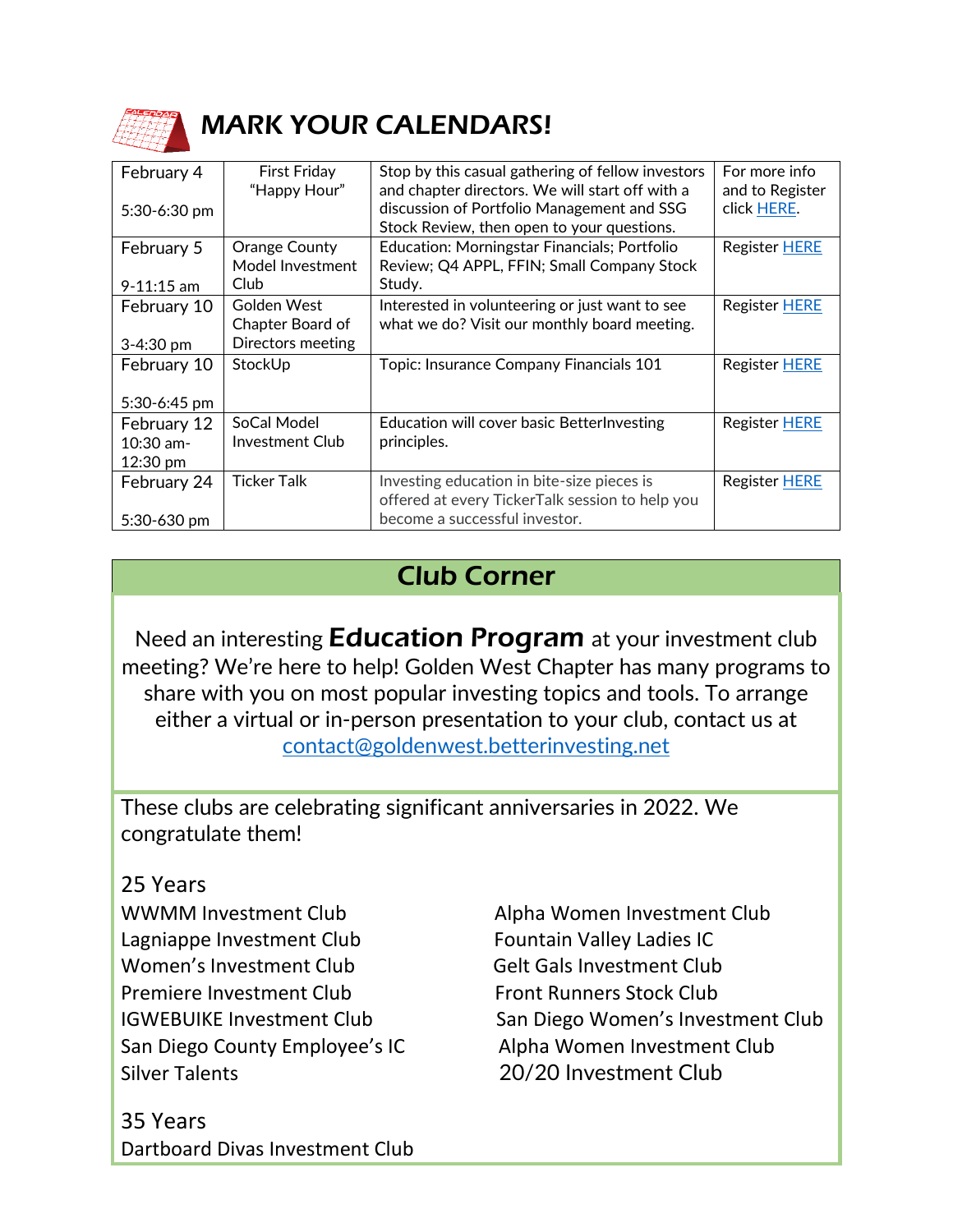INVESTMENT CLUB RESOURCES are available here: <https://www.betterinvesting.org/members/club-resources>

BetterInvesting sets up you and your club for success to invest profitably together. Helpful resources for your club's operations include: Articles to help you learn the best practices to safely and effectively operate a club; Videos through the Video Learning Library covering topics such as club accounting, club operations and portfolio management; and documents you need to successfully operate an investment club.

# MEMBER BENEFITS

If you are not currently receiving the weekly email from BetterInvesting called *BetterInvesting Weekly*, then you are missing out on a lot of free member benefits. All pertinent information about StockUP, Ticker Talk, First Cut studies, Stock Ideas, Quotes, Tips, the Learning Center, and other timely notices comes out every Thursday from home office.

To make sure you receive this benefit, sign in to your BI account. Beside your name is a white box that says *Account*; click to open, then select "Email and Product Subscription Information" on the left side of page. Under "Email Subscriptions" there are four choices. BetterInvesting Weekly is the first one. Be sure to click to turn the little white box blue. Then SAVE CHANGES at the bottom of the page before exiting.



We want to welcome the following new members to the BetterInvesting family:

| Kevin C.    | Las Vegas             | NV |
|-------------|-----------------------|----|
| Jermaine M. | Lynwood               | CА |
| Mojisola P. | Downey                | CА |
| Trish P.    | Las Vegas             | NV |
| Edward T.   | Indio                 | CА |
| Pamela G.   | Anaheim               | CА |
| Dinesh S.   | Irvine                | CА |
| Cris G.     | <b>Mission Viejo</b>  | СA |
| Jane B.     | Coronado              | CА |
| Janet R.    | Redondo Bch           | CА |
| Darryl S.   | Sherman Oaks CA       |    |
| Veronica H. | Corona                | CА |
| Hailey H.   | <b>Valley Village</b> | CА |
| Susan F.    | San Diego             | CА |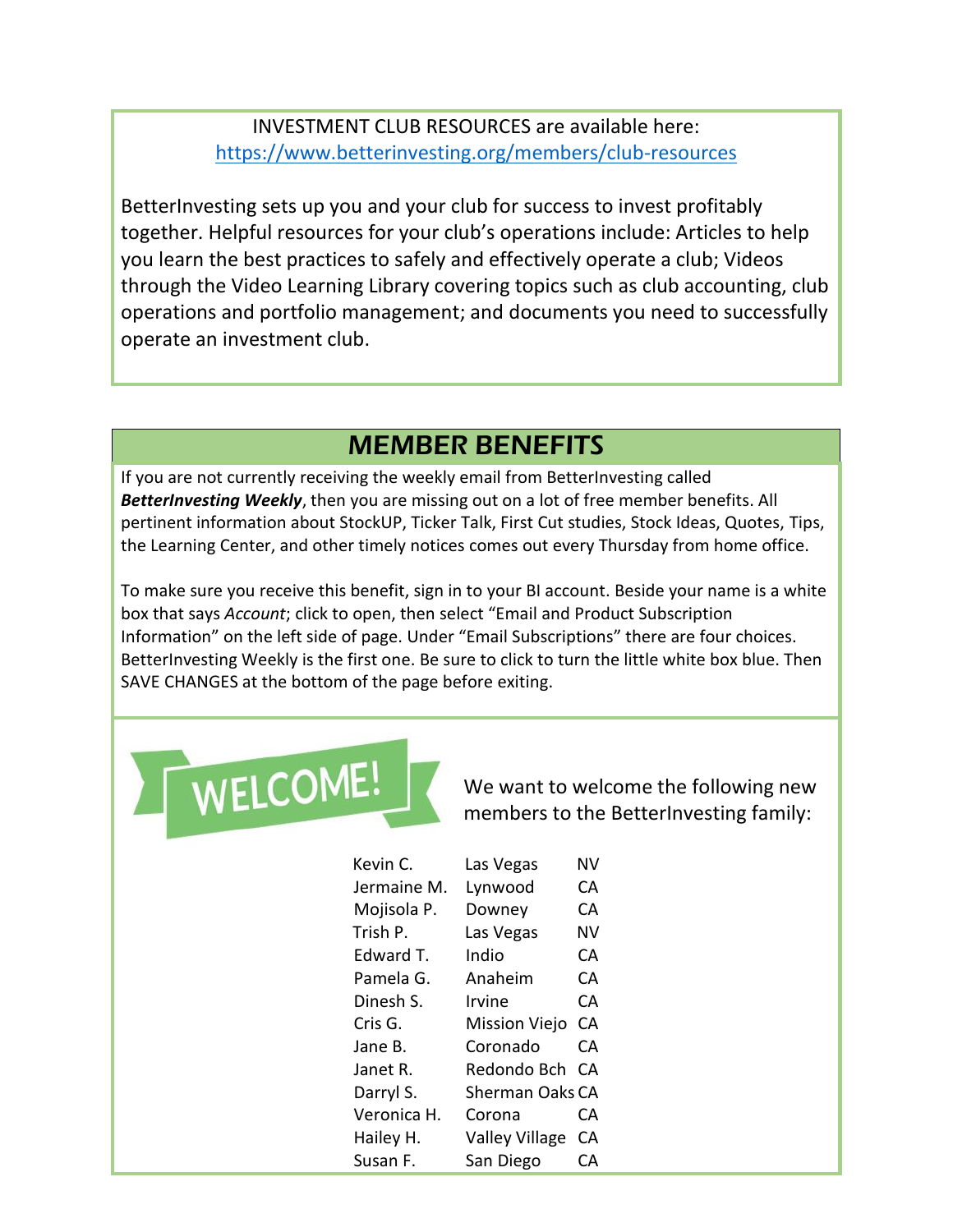

If you are going to read any book on investing, I highly recommend this one. Peter Lynch was the portfolio manage of the Fidelity Magellan Fund from 1977 to 1990. During those 13 years he posted average annual returns of 29% - unbelievable! When his first book was released, the [critics we](https://creativecommons.org/licenses/by-sa/3.0/)re ready to pounce on it as a self-idolizing piece of fluff. Nothing could be further from the truth! In this easy-to-read and thoroughly enjoyable book, Mr. Lynch makes a strong case for owning stocks and "buying what you know." He has a delicious sense of self-deprecating humor that puts the reader at ease. Everyone should read this book! *Respectfully submitted by Frank Paiano, Director, Golden West Chapter*

\*If you have a favorite book on investing you would like to review and recommend to your fellow investors, send your proposal to [contact@goldenwest.betterinvesting.net](mailto:contact@goldenwest.betterinvesting.net) and we will consider it for a future newsletter.



# We Love our Volunteers!

The Golden West Chapter is run entirely by volunteer Directors, who give freely of their time and knowledge. The more volunteers we have, the more people we can reach and teach. If you are one of those people who want to learn more and like to help out, we want you as a director! We are always looking for individuals with administrative skills, organizational abilities, teaching skills or computer skills. This is a great opportunity to learn more about investing while spending time with a great group of folks. If you are interested, contact us at [contact@goldenwest.betterinvesting.net.](mailto:contact@goldenwest.betterinvesting.net)

**\*\*\*We are offering individuals that would like to become a Golden West Chapter director the incentive of a FREE one-year BetterInvesting membership, including the SSGPlus online tools. \*\*\***

# Why I Volunteer by Dori Raser

It was about five years ago when a friend of mine from church asked me to join him at a board meeting that he was going to for this organization that taught folks how to invest. I was kind of interested in the guy and so I said, "Sure."